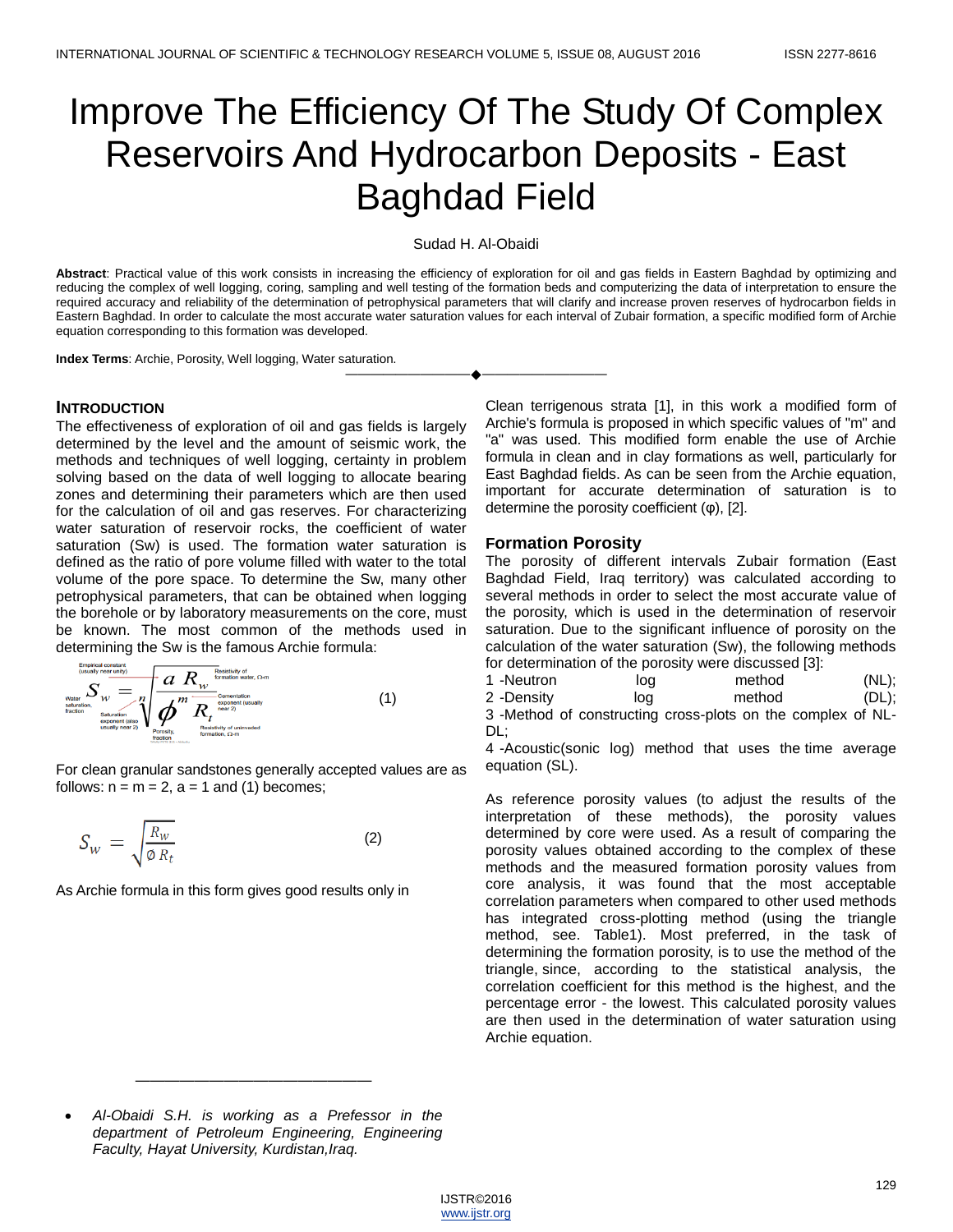*Table 1 Correlation parameters for the method of NL, DL and SL as both individual indicators and combinational indicators in determining formation porosity.*

| Method            | <b>Average Percentage</b> | <b>Absolute Average</b> | <b>Standard deviation</b> | Correlation |  |
|-------------------|---------------------------|-------------------------|---------------------------|-------------|--|
|                   | Error                     | Percentage Error        | Error                     | Coefficient |  |
| NL                | $+1.699$                  | 4.870                   | 6.853                     | 0.906       |  |
| DL                | $+1.262$                  | 5.648                   | 7.4931                    | 0.883       |  |
| NL-DL Cross-      | $+2.276$                  | 4.591                   | 6.244                     | 0.923       |  |
| plot(triangle     |                           |                         |                           |             |  |
| method)           |                           |                         |                           |             |  |
| NL-DL Cross-plot  | $+13.096$                 | 13.096                  | 14.739                    | 0.884       |  |
| (standard charts) |                           |                         |                           |             |  |
| SL                | $-11.555$                 | 11.576                  | 12.511                    | 0.922       |  |

The comparisons of the formation porosity values calculated by different logs methods with the measured porosity values are represented graphically on Fig. 3 .This Fig. confirms the result of Table 1. It shows that the most accurate values of formation porosity are calculated by cross-plot technique (using triangle method).

### **CEMENTATION M AND TORTUOSITY FACTORS**

The main values of the degree of cementation m and tortuosity factor a (constant that depends on the state of the rocks) take the following values:

 $m = 2,0$  and  $a = 1,0$ .

These values are widely used in various studies as the most typical values of these parameters. However, as noted by many authors, the values of these parameters may vary for different types of deposits and significantly influence the determination of reservoirs saturation particularly under interpretation of well logging data using methods such as a method based on the use of Archie's equations [4].



*Fig. 1. Influence of m, a, and n on the calculated values of water saturation, (Sw)cal. (where Swmeas is lab. measured water saturation).*

It was found that the parameter m has greater influence on the calculation of the coefficient of water saturation than the parameter a, as can be seen from Fig. 1. Thus, the cementation factor m should be regarded as a more informative parameter [5]. The theoretical basis of the method applied can be easily installed at a logarithmic representation of the Archie equation, when the classical value adopted for the n, equal to 2.

$$
log R_t = -mlog \phi + log a R_w - 2 log S_w \tag{3}
$$

The above method provides a graphical determination of the values of formation water resistivity Rw and coefficient of water saturation Sw. To determine Rw, as can be seen from  $(3)$ , at a value of Sw = 100% (in water-bearing zones at 100% water saturation), there is a linear relationship between resistivity and porosity as follows:

$$
log R_t = -mlog \phi + log R_w \tag{4}
$$

A line defined by this equation must pass through the lower points of the resistivity on a logarithmic chart of (log  $R_t$ ) and (log φ) for water-bearing zones. This line appears to be most accurate for the entire range of values. The slope of this straight line is numerically equal to m, as can be seen from (4), and its intersection with axis of  $\varphi$  = 100% determines the values of Rw and a as follows:

$$
log (intersection point) – log (a Rt)
$$
 (5)

In order to determine specific values of m and a , characteristic for Zubair formation, value of  $Rw = 0.018$  ohm-m was used. This value was calculated from the apparent resistivity from the well logs data and the results of laboratory measurements. For the most accurate values of water saturation for each interval of Zubair formation, based on a modified form of Archie's equation, as shown in Fig. 2, the following values of  $m = 1,917$  and  $a = 0,583$  were obtained.

#### **SPECIFIC MODIFIED ARCHIE EQUATION**

Substitution of the values of  $m = 1,917$  and  $a = 0,583$  into (3) leads to the following form of the Archie equation:

$$
logR_t = -1.917log\phi + logR_w - 2logS_w + log 0.583
$$

$$
S_W = \sqrt{\frac{0.010}{\phi_{tr}^{1.917} R_t}}
$$
 (6)

Where:  $\phi_{tr}$  - Porosity, obtained using the method of the triangle [5].